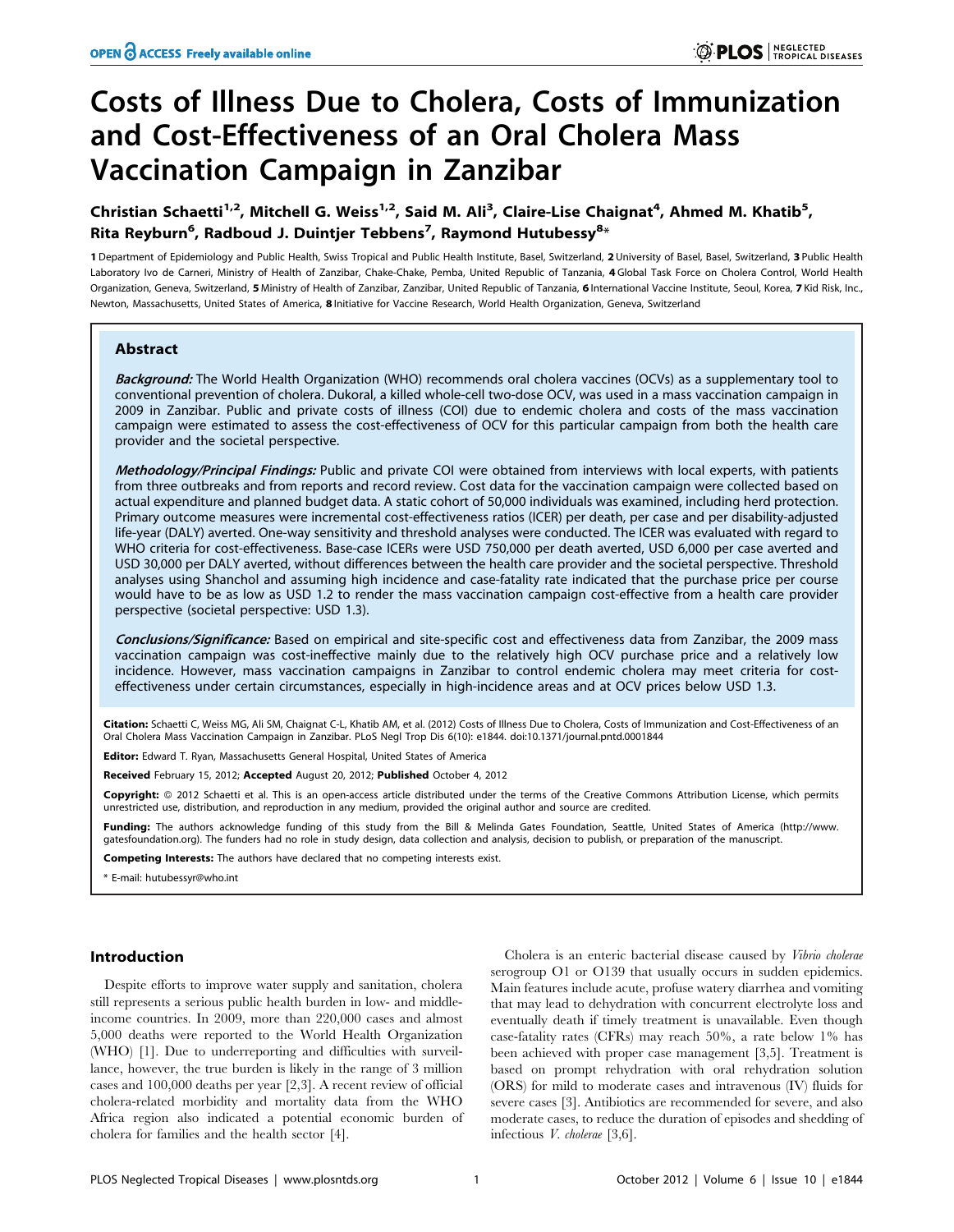#### Author Summary

Despite efforts to improve water supply and sanitation, cholera still represents a serious burden in developing countries. Use of oral cholera vaccines (OCVs) in endemic and epidemic situations has recently shown a promising potential to mitigate this burden. To provide local decision-makers with specific information on OCV use for cholera control, we assessed the costs and benefits of a mass vaccination campaign that was conducted in 2009 in selected endemic areas of Zanzibar. We estimated the cost-effectiveness of OCVs by collecting health care provider and household costs of illness from cholera outbreaks and costs of the mass vaccination campaign that used the two-dose OCV Dukoral. Cost-effectiveness was expressed as the incremental costs of the one-off vaccination program per case, per death and per disabilityadjusted life-year averted, over a three-year time period. Our model showed that the 2009 mass vaccination campaign in Zanzibar was not cost-effective, mainly due to the high OCV price (USD 10) and the relatively low incidence. Threshold analyses with Shanchol, the second OCV that is recommended by the WHO, indicated that mass vaccination in Zanzibar to control endemic cholera may become cost-effective if done in higher incidence areas and when OCV prices are reduced to levels below USD 1.3.

Traditionally, cholera control has been based on prevention (i.e., adequate water supply, improved sanitation and health education, and timely treatment). The role of vaccination for cholera control has recently received increased attention from public health officials; the WHO recommends oral cholera vaccines (OCVs) as a supplementary public health tool to traditional prevention and treatment in endemic and epidemic settings [7].

A series of research studies, done as part of the Diseases of the Most Impoverished (DOMI) project coordinated by the International Vaccine Institute (IVI), evaluated the use of OCVs in Asia and Africa for control of endemic cholera. Private demand for cholera vaccines was examined through willingness-to-pay studies [8–11], costs of illness (COI) and mass vaccination data were collected [12–14], and cost-effectiveness and cost-benefit analyses were performed [15,16]. Besides the recent article by Poulos et al. [13], published information about COI due to cholera is lacking even though patient-level data is needed for economic evaluations to improve local planning of cholera control.

A joint initiative between the WHO, the IVI and the Ministry of Health of Zanzibar (MoH) implemented a mass vaccination campaign with an OCV in two selected cholera-endemic areas of Zanzibar in 2009. This intervention-cum-research project provided the opportunity to assess costs of immunization in an endemic setting. Public COI—defined as fixed and variable costs borne by the health care provider for setting up and running cholera treatment centers (CTCs)—were estimated from three outbreaks that happened in 2009 outside the mass vaccination target communities. Private direct COI—defined as medical and nonmedical expenses related to patient treatment, and indirect COI defined as loss of income borne by patients and their families were elicited from a sample of patients admitted to CTCs during these outbreaks.

This study aims to estimate (i) public and private COI due to cholera, (ii) costs of an oral cholera mass vaccination campaign, and (iii) the cost-effectiveness of using OCVs in endemic regions of Zanzibar from a health care provider and a societal perspective.

### Methods

#### Ethics Statement

Written informed consent was obtained from all study participants interviewed for private costs of illness. Patients aged 18 years or older were directly interviewed while caregivers were interviewed if the patient was younger than 18 years. No incentives were provided to them. The protocol of this study was cleared by the WHO Research Ethics Review Committee and the MoH Ethics Committee. All data were handled confidentially and made anonymous before analysis.

#### Study Setting

Zanzibar consists of two major islands, Unguja (also named Zanzibar) and Pemba, which are situated in the Indian Ocean about 40–60 km off the coast of Tanzania. Zanzibar, a semiautonomous polity within the United Republic of Tanzania, consists of five regions, which are subdivided into ten districts, 50 constituencies and 296 Shehias, the latter being the smallest administrative unit. The main islands cover  $\sim$ 2,557 km<sup>2</sup> (Unguja: ~1,651 km<sup>2</sup>, Pemba ~906 km<sup>2</sup>). The archipelago is inhabited by a fast-growing population of  $\sim$ 1.2 million Kiswahili-speaking Muslim people. Monthly mean per capita expenditure for all goods and services was TZS  $21,000$  ( $\neg$ USD 18) in 2004/5 with a 2.1% share for health-related expenditures [17]. Life expectancy at birth has risen from 47 years in 1988 to 57 years in 2002 [18]. The economy of the islands depends on agriculture (primarily cloves, coconuts/copra and seaweed), fishing and tourism.

The public health care delivery structure in Zanzibar comprises two zones, Unguja and Pemba, each with three levels: the primary, the secondary and the tertiary level. Each zone is headed by a zonal medical officer. Most of the health care services are provided at the primary level through Primary Health Care Units (PHCU)  $(n = 124)$ . The majority of these units is open during the day to outpatients and provides basic services. Primary Health Care Centers (PHCC)  $(n = 4)$  are additional facilities on the primary level; they operate on a 24-hours basis and can admit up to 30 patients. At the secondary level, three district hospitals (only in Pemba) are operational while the country's only tertiary level hospital (Mnazi Mmoja) is located in the capital Stonetown in Unguja. The top causes of primary- and secondary-level outpatient visits in 2008 were upper respiratory tract infections (23%), pneumonia (10%), malaria (10%) and diarrhea (9%) [19].

In recent times, the first cholera outbreak with 411 cases and 51 deaths was reported in 1978 from two fishermen villages in Zanzibar [20]. More than a dozen outbreaks followed since then with almost annual episodes since the year 2000. Reyburn *et al.* reported an annual incidence of 0.5 cases per 1,000 population based on a review of routine surveillance data for the years 1997 to 2007 [21], although the true incidence was likely higher due to underreporting. A seasonal pattern can be observed that follows the rainy seasons (usually from March to June and from October to December) during which widespread flooding occurs. Such deteriorating environmental conditions subsequently expose the majority of inhabitants on both islands to an increased risk of waterborne diseases due to the scarcity of safe drinking water supplies and a generally poor or lacking sanitation infrastructure in periurban and rural areas.

Based on a consideration of areas of recent cholera activity, three Shehias per island, adjacent to each other, were selected as sites for the mass vaccination campaign. In Unguja, the Shehias of Chumbuni and Karakana in Urban district and Mtopepo in West district were targeted for the campaign; in Pemba, the Shehias of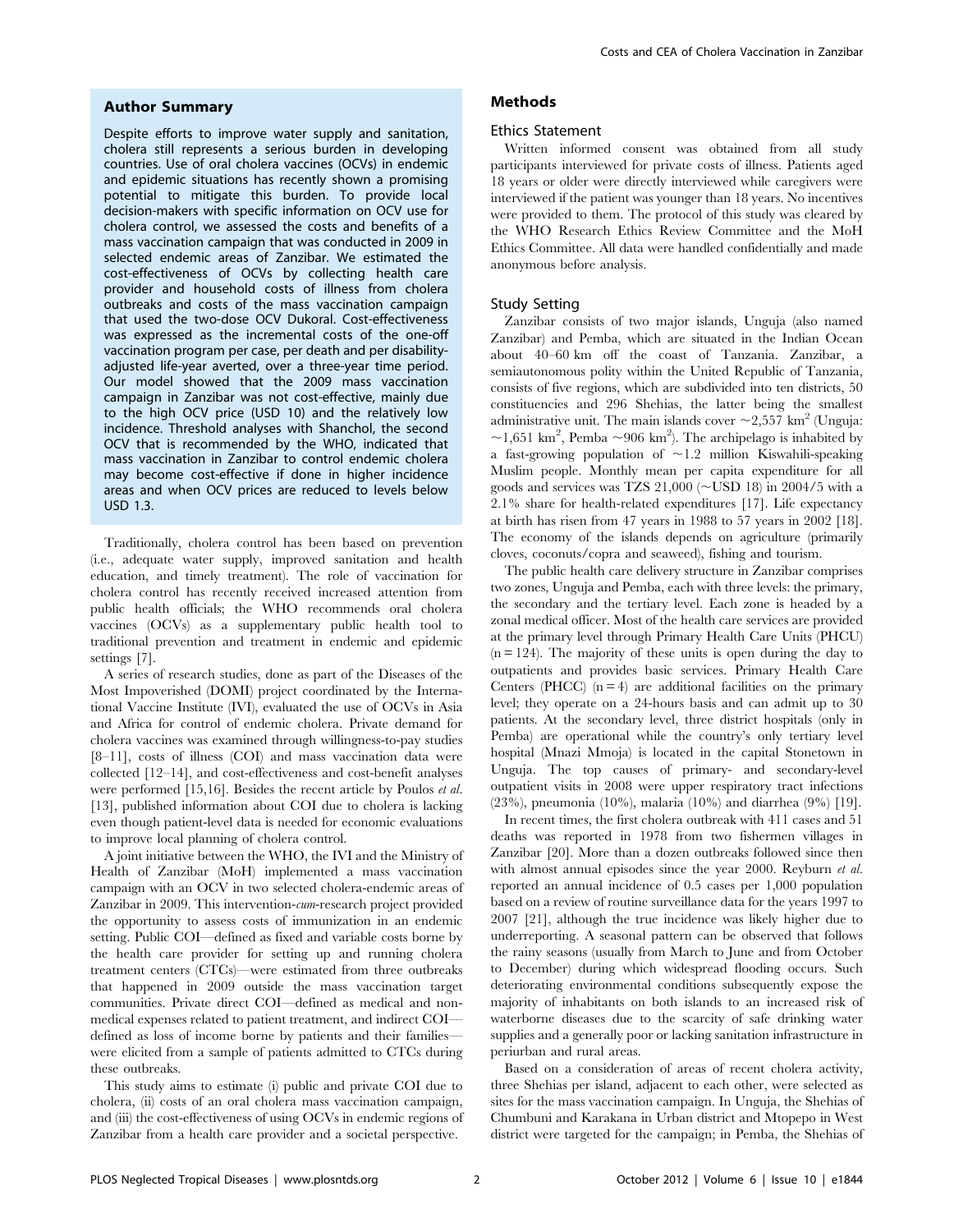Kengeja, Mwambe and Shamiani, all located in the rural southeastern Mkoani district, were chosen.

Dukoral, the only OCV that was pre-qualified by the WHO in 2009, was used in the mass vaccination campaign. Dukoral is a V. cholerae serogroup O1 whole-cell, killed vaccine containing recombinant cholera toxin (CT) B subunit protein; it has to be administered in two doses at least one week apart and requires a cold chain  $(2-8^{\circ}\text{C})$  [22]. This OCV was originally designed for immunologically naïve travelers from the north to tropical countries; it is licensed for use from two years of age and above and was shown to be 60–90% protective for up to three years [23– 25]. One three-ml vial of Dukoral contains  $1 \times 10^{11}$  killed *V. cholerae* O1 (biotype classical and El Tor) and 1 mg of the CT B subunit protein in a suspension. Because the CT B subunit protein is not gastric acid-fast, the suspension has to be mixed with 1.5 dl of drinking water and a buffer sachet containing effervescent granules of sodium bicarbonate before ingestion. Recipients need to fast one hour before and after ingestion.

#### Cost Data Collection

Table 1 describes cost components and sources of data collected for this study. Estimates for public COI were obtained from interviews with local experts and unvaccinated patients and from reports and record review. Cost data for the mass vaccination campaign were collected based on actual expenditure and planned budget data. Private direct and indirect costs were collected through interviews done with unvaccinated patients on Pemba. All costs are reported in 2009 USD from an economic perspective, based on mid-2009 exchange rates obtained from http://www. oanda.com/currency/converter/.

Public COI. Usually, CTCs are set up in Zanzibar once a cholera outbreak has been declared. Any identified person with acute watery diarrhea will be admitted and treated with IV fluids (Ringer's lactate, Hartmann's solution) and/or ORS, antibiotics and other drugs (Zinc for children) depending on the dehydration level. Community help-seeking behavior for cholera in peri-urban and rural Zanzibar also favors professional treatment in public health care facilities [26]. Thus, assuming that the majority of cases that occur during outbreaks are treated in CTCs, this study collected treatment costs incurred at CTCs to estimate public COI.

Public COI data from three outbreaks (one from Unguja and two from Pemba) that happened after the mass vaccination campaign were collected prospectively and retrospectively from local health care personnel and experts. All three centers were visited for an overview of how they were set up and being run. Fixed COI related to set up and running of centers, but considered independent of the number of cholera cases, included permanent material, consumables, transportation and personnel. The latter included extra (i.e., top up) payments for personnel and opportunity costs based on functions and salaries of personnel diverted from other health services. Variable COI incurred for cholera cases included drugs (resource use obtained from patient interviews) and material used for patient treatment. Current unit costs for drugs and material were provided by the chief pharmacist and the medical store department.

In Unguja, a CTC was opened on September 22, 2009, in PHCU Chumbuni after a cholera outbreak had been declared in one of the districts where the mass vaccination was conducted. A total of 161 patients were admitted over the course of 63 days before the CTC was closed on November, 29, 2009. Patients were treated in military tents (at the beginning of the outbreak) and in premises belonging to the PHCU. During the period while the CTC was operational, only suspected cholera cases were treated; patients with other illnesses were sent to adjacent clinics.

The first outbreak on Pemba occurred in Wete district, which is located between Micheweni district in the north and the Pemban capital Chake-Chake in the center of the island; the PHCU in Kiuyu Minungwini was turned into a CTC during 88 days from May 11, 2009, until August 7, 2009, when 88 patients were admitted and treated. The second outbreak on Pemba happened in Micheweni district in the northeast of the island. A school

Table 1. Cost components for cholera collected in Zanzibar, 2009.

| <b>Cost components</b>                        | <b>Description</b>                                                                  | Source                                                                                                                                                      |
|-----------------------------------------------|-------------------------------------------------------------------------------------|-------------------------------------------------------------------------------------------------------------------------------------------------------------|
| <b>Public COI</b>                             |                                                                                     |                                                                                                                                                             |
| <b>Fixed costs</b>                            | CTC set up and running including top up<br>payments and personnel opportunity costs | Ouestionnaire for zonal and district medical<br>officers, MoH, NGOs, reports, record review                                                                 |
| Variable costs                                | Treatment costs including drugs and material                                        | Interview with laboratory-confirmed cases<br>and health care personnel, questionnaire for<br>zonal and district medical officers, chief<br>pharmacist, NGOs |
| l Private COI                                 |                                                                                     |                                                                                                                                                             |
| <b>Direct</b>                                 | Medical, non-medical costs                                                          | Interview with laboratory-confirmed cases                                                                                                                   |
| Indirect                                      | Loss of income                                                                      | Interview with laboratory-confirmed cases                                                                                                                   |
| <b>Mass vaccination campaign costs</b>        |                                                                                     |                                                                                                                                                             |
| l Material                                    | Purchase, transport and storage of vaccine,<br>water and cups                       | Reports and documents from WHO HQ, WHO<br>consultants, EPI                                                                                                  |
| <b>WHO</b> consultants                        | Compensation, travel                                                                | Communication from WHO HQ                                                                                                                                   |
| Training of vaccinators and social mobilizers | Staff compensation, transport, material,<br>refreshment, venue                      | Reports and documents from WHO<br>consultants, EPI                                                                                                          |
| Implementation                                | Staff compensation, transport, material,<br>communication                           | Reports and documents from WHO<br>consultants, EPI                                                                                                          |

COI: Costs of illness, CTC: Cholera treatment center, MoH: Ministry of Health of Zanzibar, NGO: Non-governmental organization, WHO HQ: World Health Organization headquarters, EPI: Expanded program on immunization in Zanzibar. doi:10.1371/journal.pntd.0001844.t001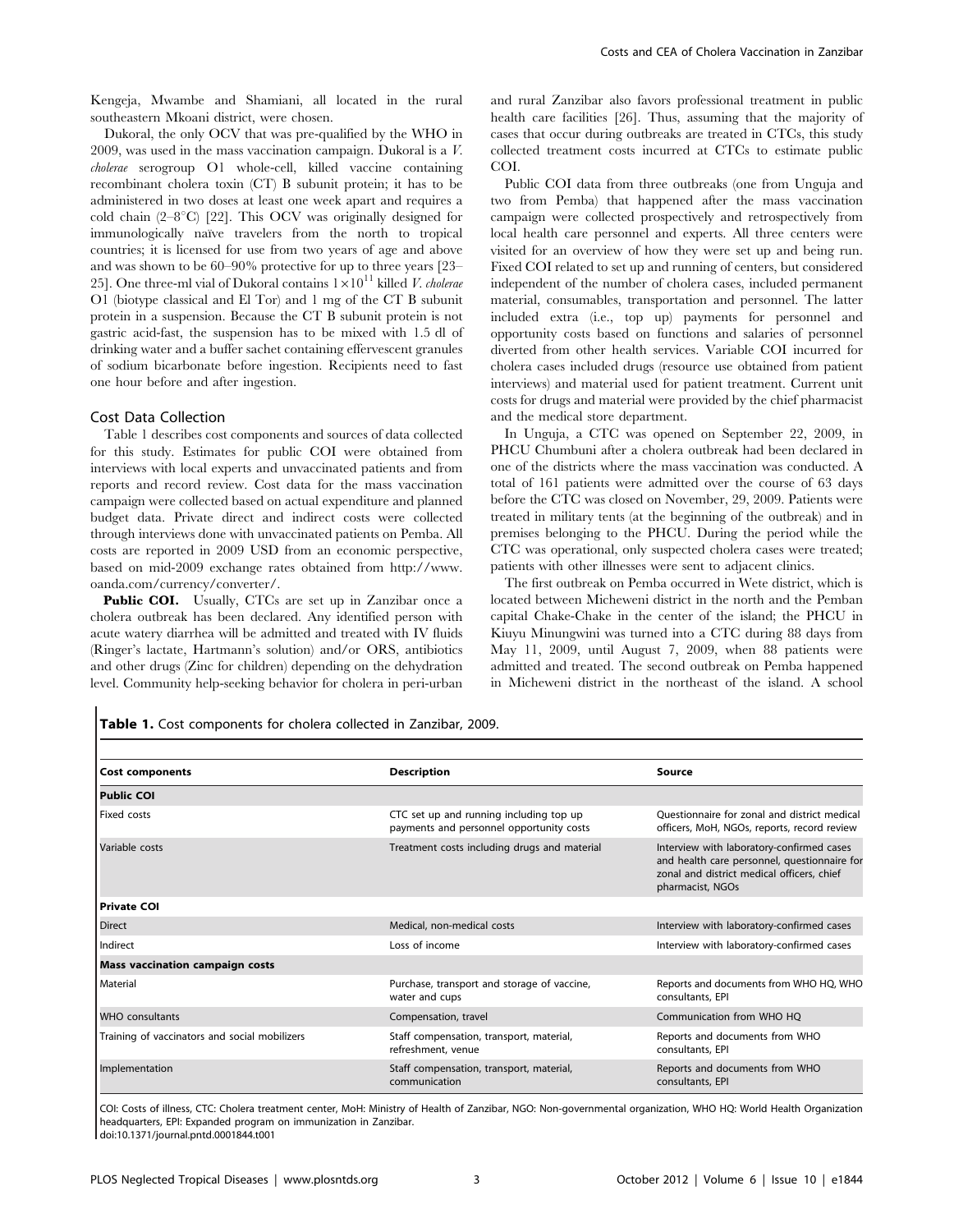adjacent to PHCC Micheweni was turned into a CTC with male and female and pediatric wards. This center was first open from June 18, 2009, until August 11, 2009, to admit 349 patients over the course of 54 days. After another surge in cholera cases, the center was reopened on August 30, 2009, and run for an additional 31 days to treat another 32 patients until it was closed on September 30, 2009.

Private COI. Private COI data were collected with questionnaires from laboratory-confirmed cholera patients who had not received cholera vaccines before. A convenience sample of  $\sim$ 100 respondents was selected based on a list of positive cases from outbreaks kept at the Public Health Laboratory (PHL) in Chake-Chake, Pemba. Health care providers were then contacted at the CTC where the patients had been admitted to confirm details and to contact the patient or the caregiver for an interview.

Based on WHO guidelines [27], a questionnaire was constructed in an adult and a child version to elicit out-of-pocket costs for cholera cases borne by patients and affected households. After pretesting, the questionnaire was administered in face-to-face interviews to inquire about direct medical and non-medical costs and indirect costs (i.e., productivity losses to the patient or caregiver and other household members). Patients aged 18 years or older were directly interviewed while caregivers were interviewed if the patient was younger than 18 years. Questionnaires were administered between July and November 2009, predominantly at respondents' homes. Questionnaire data were entered into Microsoft Excel for analysis.

Mass Vaccination Campaign Costs. The mass vaccination campaign with Dukoral was implemented in the six selected Shehias in two rounds from January 17 to 26, 2009, and from February 7 to 16, 2009. Vaccination posts were erected within easy reach for the targeted population. Posts were run by local health care workers and villagers and open daily for at least eight hours. For each round, a total of 21 teams were needed to run the nine vaccination posts on each island. Each team consisted of six vaccinators. In addition, eight supervisors were deployed to Unguja and five to Pemba. The campaign was planned and implemented by the local Expanded Program on Immunization (EPI) team and international consultants deployed by the WHO. Social mobilization was done before and during both rounds by the MoH Health Promotion Unit.

Cost data on material (purchase, transport and storage of vaccines, cups and water), training and implementation required for the campaign were obtained locally from consultants and EPI. Because the campaign was planned and implemented within the scope of the research project, raw data were adjusted to exclude costs related to research. These costs were mostly incurred to train and compensate people at vaccination posts collecting data with electronic devices for parallel and subsequent epidemiological studies [28].

#### Cost-Effectiveness Analysis

Based on a previous study for Bangladesh [29], a model was developed in Microsoft Excel to estimate the costs and health effects of a mass vaccination campaign program compared to standard treatment in CTCs in Zanzibar. A static cohort of 50,000 individuals, reflecting the target population of the 2009 mass vaccination campaign in Zanzibar, was examined from a health care provider and a societal perspective. Input parameters for inclusion in the model were related to vaccine characteristics and vaccination costs, burden and impact of cholera, and public and private COI. Private providers were not considered since the majority of patients would visit public facilities in case of an outbreak [26]. Indirect effects due to herd protection were also included in the model since they may play a considerable role in the overall impact of cholera vaccination [30] and were shown to make community-based programs in three Asian and one African setting cost-effective [15].

The base-case model considered costs and effects of a one-time vaccination program over the duration of protection (i.e., three years). The annual number of cases without vaccination was obtained by multiplying the population size times the annualized cholera incidence obtained from surveillance of diarrhea cases with laboratory confirmation for cholera in the study area [31]. The annual number of cases under the vaccination program was derived from adding up direct and indirect effects of the vaccination program: direct effects were calculated by multiplying the annual incidence of cases without vaccination with (1 – protective efficacy among vaccinated people [PE]), coverage, and population size; indirect effects were calculated by multiplying the annual incidence of cases without vaccination with  $(1 -$  protective efficacy among unvaccinated people [PEU]), (1 – coverage), and population size. The variable PEU was derived using the concepts and a formula from Longini et al. [30] (p. 1778). It calculates what they refer to as "indirect vaccine effectiveness" =  $1-(r01/r02)$ , where r01 is the cholera incidence among unvaccinated people within a vaccinated sub-region and r02 is the cholera incidence in an unvaccinated sub-region. In the absence of incidence data among unvaccinated people from the mass vaccination campaign area, the incidence rate of 2.34 cases per 1,000 population (after annualizing, Khatib et al. [31]) calculated from people that resided in the lowest quintile of surrounding coverage (i.e.,  $\langle 39\% \rangle$  in a cluster with a radius of 400 m around vaccinated households was used as proxy for r02. Khatib et al. showed that herd protection effects mainly existed within that radius. A longer distance from the household of the vaccinated person was considered to dilute the benefit of herd protection. The incidence of 1.29 cases per 1,000 population (after annualizing) among all unvaccinated people was used as an approximation for r01 [31]. This leads to a base-case estimate of PEU = 45%.

The number of annual deaths without a vaccination program was calculated by multiplying the CFR with the annual number of cases without vaccination. The number of deaths with a vaccination program was calculated by using the CFR times the annual number of cases under the vaccination program.

Incremental cost-effectiveness ratios (ICER) calculated as incremental costs per death, per case and per disability-adjusted life-year (DALY) averted were used as outcome measures. Incremental costs were calculated as the difference between costs of the vaccination program and public COI saved due to the vaccination from the health care provider perspective. Private direct COI saved were added in the base-case model adopting the societal perspective. Private indirect COI saved were not included in the base-case model [32]. The number of deaths, cases or DALYs averted was equal to the difference in numbers with and without the vaccination program. DALYs, which are an aggregate measure combining morbidity (i.e., years of life lived with disability) and mortality (years of life lost), were calculated according to Jeuland et al. [15], assuming no age weighing. Since no disability weights are available for cholera, the disability weight of 0.11 for diarrheal diseases [33] was used. Life expectancy at the average age of onset of 18 years based on patient data was obtained from WHO life tables for Tanzania [34]. The vaccine was directly purchased from the manufacturer at a UN price. Future effects were discounted at a rate of 3.0% for the base case. Campaign costs were not discounted since the mass campaign happened over one single year.

Cost-effectiveness was examined according to widely-used WHO criteria that define an intervention as 'cost-effective' if the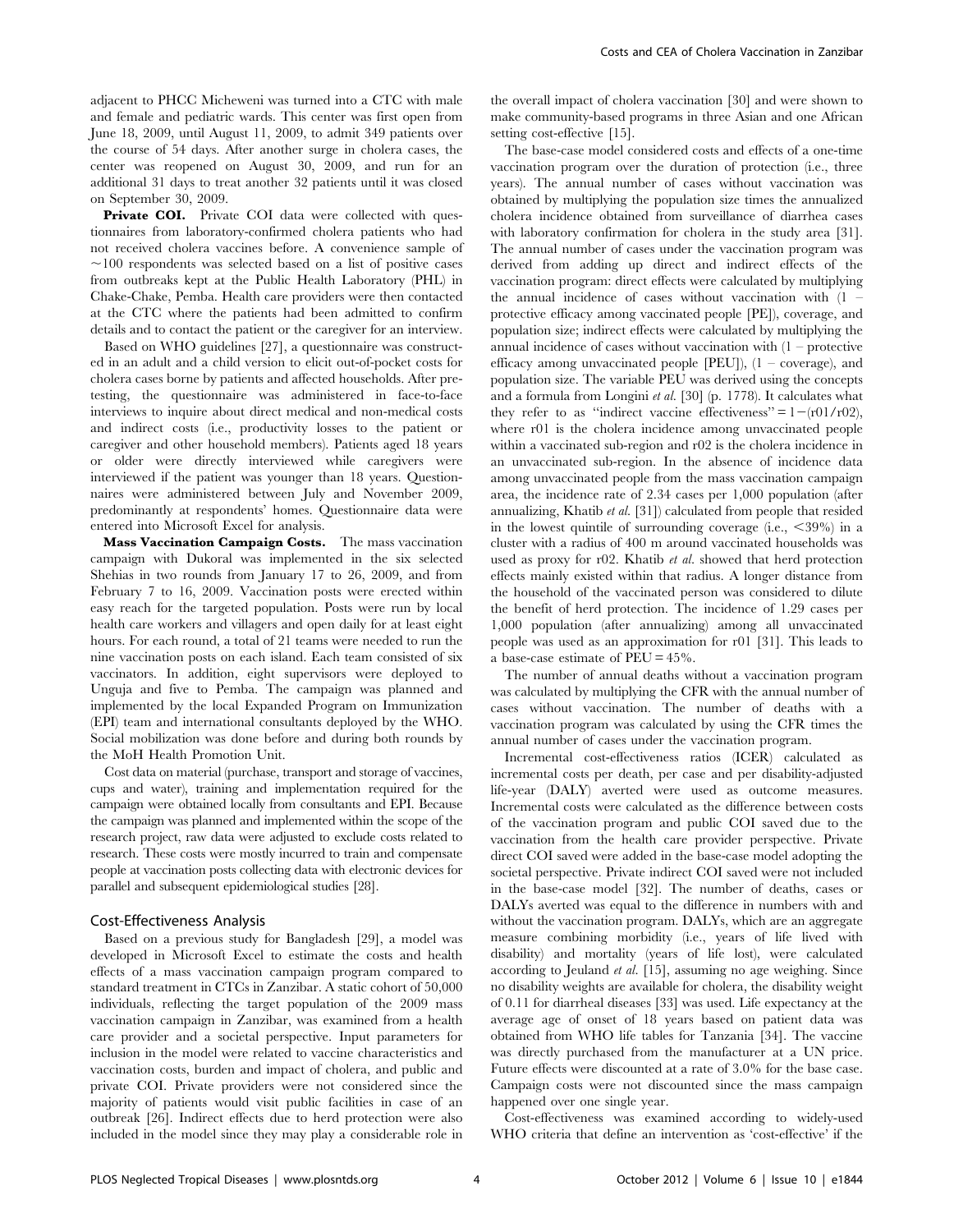Table 2. Model input parameters with plausible ranges.

| <b>Parameters</b>                                      | <b>Base case</b> | <b>Minimum</b> | <b>Maximum</b> | <b>Assumptions, References</b>                                                                                                                                                                                                                  |
|--------------------------------------------------------|------------------|----------------|----------------|-------------------------------------------------------------------------------------------------------------------------------------------------------------------------------------------------------------------------------------------------|
| <b>Vaccine costs and characteristics</b>               |                  |                |                |                                                                                                                                                                                                                                                 |
| Vaccine purchase price, 2009 USD per 2 doses           | 10               | 2.1            | 12             | Base case: this study; range: 20-120% of<br>base case based on policymaker and<br>expert data [36,37]                                                                                                                                           |
| Vaccine delivery, 2009 USD per 2 doses <sup>a</sup>    | 2.7              | 1.1            | 3.2            | Base case: this study; range: from USD 0.5<br>per dose to 120% of base case [15,37]                                                                                                                                                             |
| Protective efficacy among vaccinated people (PE), %    | 79               | 47             | 92             | Base case and range (95% CI) [31]                                                                                                                                                                                                               |
| Protective efficacy among unvaccinated people (PEU), % | 45               | 0.0            | 75             | Base case and maximum [31]; minimum:<br>assuming no indirect protection                                                                                                                                                                         |
| Campaign coverage, %                                   | 50               | <b>NA</b>      | <b>NA</b>      | Khatib et al. [31]                                                                                                                                                                                                                              |
| Duration of protection, years                          | 3.0              | 2.0            | 4.0            | Jeuland et al. [15]                                                                                                                                                                                                                             |
| Discount rate, %                                       | 3.0              | 0.0            | 5.0            | Constant, for effects [38], no discounting<br>of costs                                                                                                                                                                                          |
| Life expectancy at average age of onset, years         | 45               | 36             | 56             | Life tables for WHO member states [34];<br>base case: based on mean age of onset<br>(18 years) from patient data; range: based<br>on life expectancy [34] at IQR of age of<br>onset from patient data                                           |
| <b>Risk for cholera</b>                                |                  |                |                |                                                                                                                                                                                                                                                 |
| Cholera incidence, annual cases per 1,000 population   | 2.3              | 0.50           | 4.0            | Base case [31]; range: minimum (Jakarta),<br>maximum (Beira) [39]                                                                                                                                                                               |
| Impact of illness on patients                          |                  |                |                |                                                                                                                                                                                                                                                 |
| Case-fatality rate, %                                  | 0.86             | 0.52           | 1.9            | Base case: 14 deaths/1626 cases treated<br>in CTCs in Unguja and Pemba during<br>three outbreaks between June 2009 and<br>April 2010; range: minimum and<br>maximum (ZMO Unguja); same rate<br>assumed for vaccinated and unvaccinated<br>cases |
| Duration of illness episode, days                      | 5                | 4              | 6              | Base case: median illness duration from<br>patient data; range: IQR from patient data                                                                                                                                                           |
| Costs of illness, 2009 USD                             |                  |                |                |                                                                                                                                                                                                                                                 |
| Public fixed costs of treatment per episode            | 51               | 21             | 88             | Base case: mean from this study (see<br>Table 3); range: minimum and maximum<br>from this study (see Table 3)                                                                                                                                   |
| Public variable costs of treatment per episode         | 9.2              | 4.6            | 18             | Base case: mean from this study (see<br>Table 3); range: 50-200% of base case<br>$[15]$                                                                                                                                                         |
| Private direct costs per episode <sup>b</sup>          | 11               | 4.2            | 17             | Base case: mean from this study (see<br>Table 4); range: based on IQR from<br>patient data                                                                                                                                                      |
| Private indirect costs per episode <sup>b</sup>        | 32               | 4.4            | 46             | Base case: mean from this study (see<br>Table 4); range: based on IQR from<br>patient data                                                                                                                                                      |

<sup>a</sup> Excluding costs for international consultants (see Table 5);

**bEstimates only used in analysis from societal perspective;** 

CI: Confidence intervals, IQR: Interquartile range, ZMO: Zonal medical officer.

doi:10.1371/journal.pntd.0001844.t002

ICER is less than three times per capita gross domestic product (GDP) per DALY averted and as 'highly cost-effective' if the ICER is less than per capita GDP per DALY averted [35].

One-way sensitivity analyses were done to estimate the influence of changes in potentially influential input parameters on model outcomes. Such key parameters included vaccine purchase price and delivery costs, protective efficacy (PE, PEU), duration of protection, incidence, CFR and so forth [15]. Plausible ranges were based on public health considerations (for vaccine purchase price and delivery costs, incidence), guidelines (discount rate) and variation for local data (PE, PEU, CFR, number of ill days, public and private COI).

Base-case values and plausible ranges are presented in Table 2. Threshold analyses examined at which vaccine purchase price the intervention would become cost-effective.

## Results

## Public COI

Table 3 presents the fixed and variable mean public COI at the three CTC sites. Fixed costs of USD 51 accounted for 85% of public COI, with mean fixed costs ranging from USD 21 to USD 88. Direct and indirect human resources costs accounted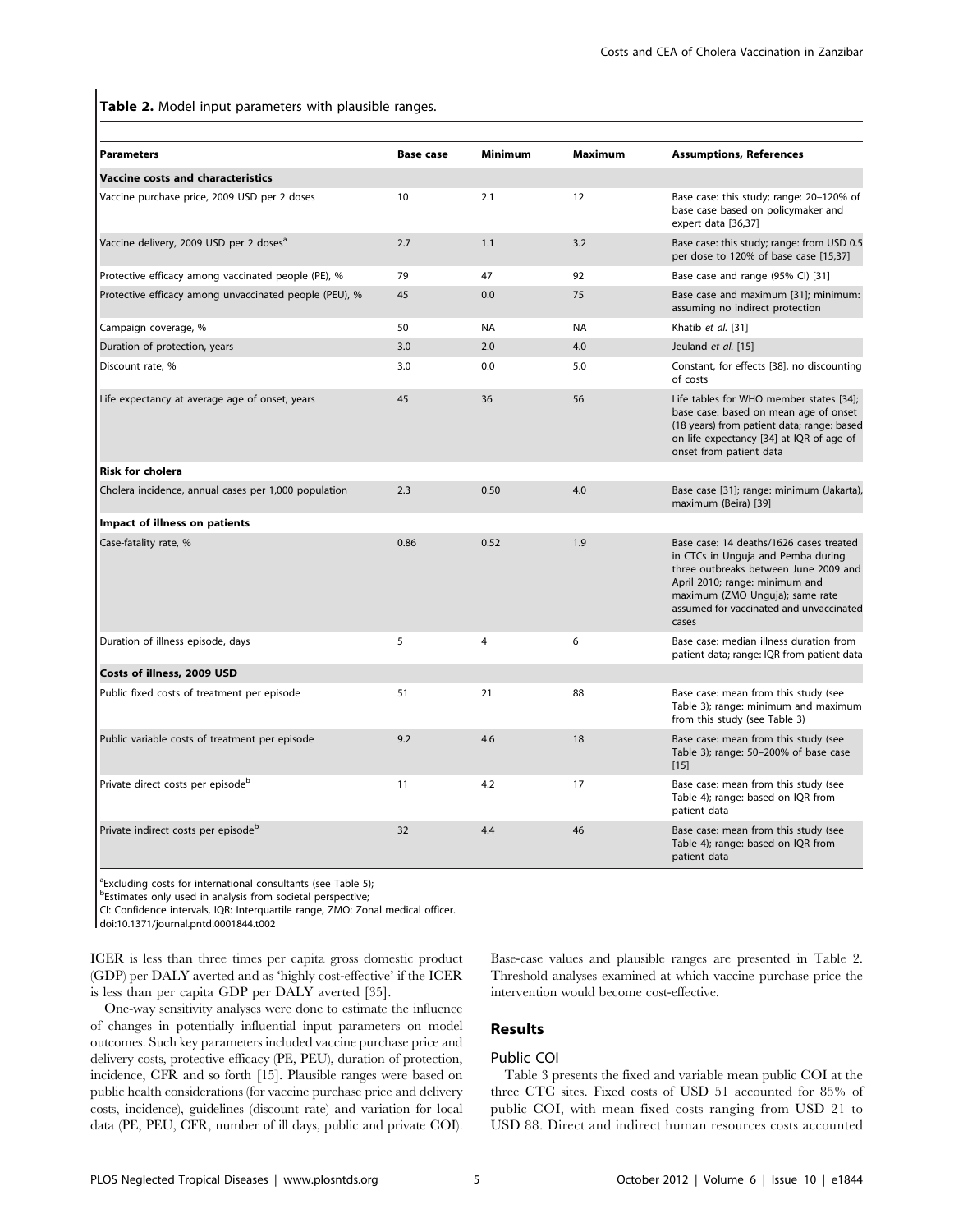Table 3. Public costs of illness for cholera, Zanzibar, 2009.

|                                                    | <b>Description</b>                                                                                       | 2009 USD | $\%$ |
|----------------------------------------------------|----------------------------------------------------------------------------------------------------------|----------|------|
| Fixed costs <sup>a</sup>                           |                                                                                                          | 51       | 85   |
| CTC at PHCU Chumbuni (Unguja)                      |                                                                                                          | 88       | 100  |
| Permanent material                                 | Beds, canvas, ropes, basins, buckets, further utensils                                                   | 6.4      | 7.2  |
| Consumables                                        | Water, detergent, kerosene                                                                               | 2.5      | 2.9  |
| Transport                                          | <b>Fuel for DHMT cars</b>                                                                                | 8.7      | 9.9  |
| Personnel                                          | Top up payments                                                                                          | 27       | 31   |
| Personnel diverted from other health care services | Opportunity costs based on functions and official salaries of health care 43<br>workers deployed to CTCs |          | 49   |
| CTC at PHCC Micheweni (Pemba)                      |                                                                                                          | 21       | 100  |
| Permanent material                                 | Water drum                                                                                               | 0.0      | 0.0  |
| Consumables                                        | Detergent, kerosene                                                                                      | 1.2      | 5.6  |
| Transport                                          | <b>Fuel for DHMT cars</b>                                                                                | 1.9      | 9.4  |
| Personnel                                          | Top up payments and food allowance                                                                       | 6.0      | 29   |
| Personnel diverted from other health care services | Opportunity costs based on functions and official salaries of health care 12<br>workers deployed to CTCs |          | 56   |
| CTC at PHCU Kiuyu Minungwini (Pemba)               |                                                                                                          | 46       | 100  |
| Permanent material                                 | Water tank, cooking utensils etc                                                                         | 1.9      | 4.1  |
| Consumables                                        | Chlorinated lime                                                                                         | 1.7      | 3.8  |
| Transport                                          | Car use                                                                                                  | 2.6      | 5.8  |
| Personnel                                          | Top up payments and food allowance                                                                       | 14       | 30   |
| Personnel diverted from other health care services | Opportunity costs based on functions and official salaries of health care 26<br>workers deployed to CTCs |          | 57   |
| Variable costs <sup>b</sup>                        |                                                                                                          | 9.2      | 15   |
| <b>Total costs</b>                                 |                                                                                                          | 61       | 100  |

<sup>a</sup>Mean costs per treated patient at each CTC;

b<br>Mean costs per treated patient from patient interviews (n = 95), including drugs and material, see supporting information (Table S1) for more details;

CTC: Cholera treatment center, PHCU: Primary health care unit, PHCC: Primary health care center, DHMT: District health management team.

doi:10.1371/journal.pntd.0001844.t003

for the majority of fixed costs; they were highest in Kiuyu Minungwini (86%), medium in Micheweni (85%) and lowest in Chumbuni (80%). The remaining fixed costs were used for setting up and running the centers. Health care personnel working in Unguja received higher top up payments than in Pemba, but the latter were given food to cater for themselves while on shift. Variable costs of USD 9.2 were mainly driven by IV fluid use as patients were administered on average 8.8 liters, which cost USD 7.1. Further details on public variable costs for treatment can be found as supporting information in Table S1.

#### Private COI

A total of 95 individuals were interviewed. All but one of the interviewed patients had been admitted at the CTC at Micheweni PHCC. Total direct and indirect mean private COI amounted to USD 43, with almost three-fourth (USD 32) being indirect costs (i.e., productivity losses to the patient or caregiver and other household members) (Table 4). Among direct costs, which amounted to USD 11, feeding the patient at the CTC accounted for the biggest share (USD 8.3, 19% of total costs). Other direct costs, incurred for treatment (mainly for plastic sheets needed to cover cots), transport and communication, were reported each by less than 3%.

#### Mass Vaccination Campaign Costs

Total mass vaccination campaign costs amounted to USD 760,000, with USD 510,000 (68%) spent on vaccine purchase and USD 240,000 (32%) on delivery (Table 5). The vaccine was purchased from SBL Vaccin AB, Sweden, at a price of USD 10 per course (2 doses). Delivery costs comprised transport of the vaccine from Stockholm to Zanzibar and procurement of cups and water required for the buffer solution (6.0% of campaign costs), the work of two experienced international consultants (14%), training of locally recruited implementers (1.3%) and the implementation

Table 4. Private direct and indirect costs of illness for cholera, Zanzibar, 2009.

|                                          | 2009 USD <sup>a</sup> |       | $\%$ |
|------------------------------------------|-----------------------|-------|------|
| <b>Direct costs</b>                      | 11                    | (9.1) | 27   |
| Medical                                  | 1.2                   | (1.6) | 2.8  |
| Food                                     | 8.3                   | (6.6) | 19   |
| Transport                                | 1.2                   | (2.7) | 2.9  |
| Communication                            | 0.65                  | (1.4) | 1.5  |
| Indirect costs (i.e., lost productivity) | 32                    | (35)  | 73   |
| <b>Total costs</b>                       | 43                    | (40)  | 100  |

<sup>a</sup>Mean costs (standard deviation in brackets) per treated patient from patient interviews  $(n = 95)$ .

doi:10.1371/journal.pntd.0001844.t004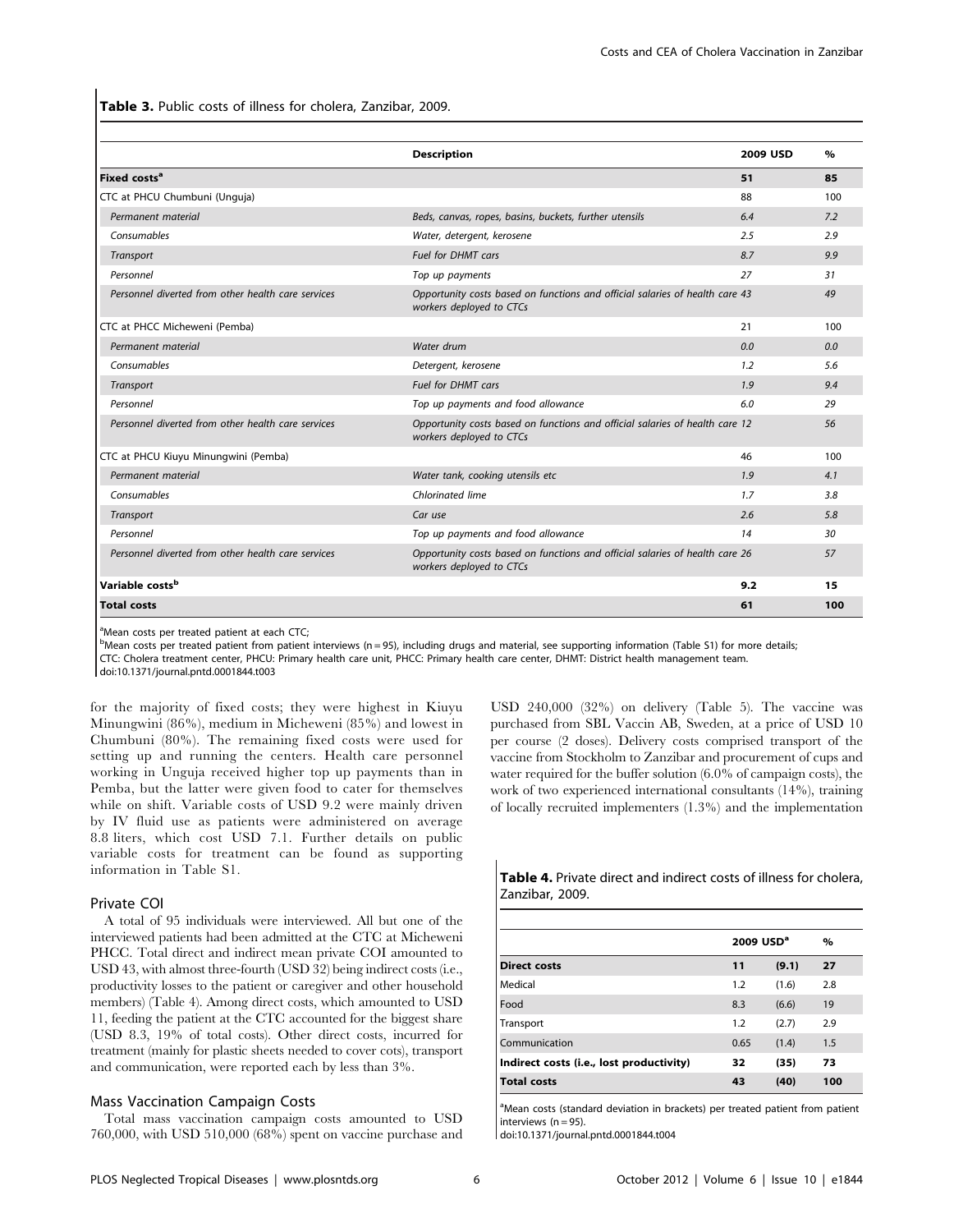(social mobilization and vaccination) itself (10%). More details on delivery costs are presented as supporting information in Table S2.

At a vaccine purchase price of USD 10 per course, the estimated total costs per fully immunized individual amounted to USD 30, with mean costs per vaccine course of USD 21 and mean costs for delivery of USD 9.7. The latter amounted to USD 5.3 after exclusion of services from international consultants, lowering the overall total costs per fully immunized individual to USD 26. Mean costs were adjusted for actual coverage of 50%, relating to 23,921 fully immunized individuals out of a population denominator of 48,178 used in the analysis by Khatib et al. [31].

#### Cost-Effectiveness Analysis

Base-Case Results. Table 6 presents the results of the costeffectiveness analysis from the health care provider perspective using base-case parameter estimates obtained from primary and secondary data sources from Zanzibar. Annual costs to immunize 50,000 people, if the OCVs cost USD 10 per course, were USD 430,000 assuming one campaign per three years at a cost of USD 1.3 million. Annual public COI averted by vaccination amounted to USD 4,000. Incremental costs, the difference between total annual costs (i.e., vaccination program and public COI) with and without vaccination, amounted to USD 430,000. ICERs were USD 750,000 per death averted, USD 6,500 per case averted and USD 30,000 per DALY averted.

Logistical on-site support from the WHO headquarters was provided since the campaign was conducted within a research project that aimed to assess also epidemiological and sociobehavioral aspects of OCV use in endemic settings. Thus, costs incurred for international consultants were excluded from the analysis on the assumption that the campaign would also have been possible without intensive external help.

The predicted ICER was much greater than three times the per capita GDP for Tanzania (USD 1,500 in 2009) per DALY averted [40], suggesting that mass immunization with OCV in Zanzibar was not cost-effective. Even if the OCV was donated to the government at no cost, the vaccination would still cost more than the avoided public COI due to the delivery costs; and the ICER would be USD 6,000 per DALY averted.

Compared to the health care provider perspective, key outcomes of the cost-effectiveness analysis from the societal perspective (Table S3), which included private direct COI, did not differ from each other.

Sensitivity Analyses. One-way sensitivity analyses from the health care provider perspective were performed with input parameters presented in Table 2. This analysis does not account for the effects of non-linearity and interactions between uncertain parameters as it varies parameters one at-a-time while keeping other parameters at base-case values, and the ranges specified for each parameter may not reflect equivalent ranges of uncertainty [41]. Varying base-case values over plausible ranges helped to estimate the influence of parameters on the ICER per DALY averted (see Figure S1), and per death (Figure S2) and case (Figure S3) averted. The most influential parameters on the ICER per DALY averted were incidence, CFR, discount rate and vaccine purchase price.

In the absence of herd protection (i.e., if  $PEU = 0\%$ ), the ICER per DALY amounted to USD 48,000; and when assuming a herd protection rate as achieved in Zanzibar (PEU = 75%), the ICER of USD 24,000 still by far exceeded the criterion of USD 1,500, below which the intervention was defined as cost-effective.

Acknowledging that the incidence would have been higher than the base-case estimate used in the model if there had been no OCV campaign at all in Zanzibar, an annual incidence of 4.0

Table 5. Costs of a mass oral cholera vaccination campaign, Zanzibar, 2009.

|                                                   | <b>Total</b> <sup>a</sup> | Mean <sup>b</sup> | $\%$ |
|---------------------------------------------------|---------------------------|-------------------|------|
| <b>Vaccine</b> (purchase price USD 10 per course) | 510,000                   | - 21              | 68   |
| <b>Delivery<sup>c</sup></b>                       | 240,000                   | 9.7               | 32   |
| Vaccine transport, storage, water and cups        | 45,000                    | 1.8               | 6.0  |
| International consultants                         | 110,000                   | 4.4               | 14   |
| Training                                          | 9,500                     | 0.38              | 1.3  |
| Implementation                                    | 78,000                    | 3.2               | 10   |
| <b>Total costs</b>                                | 760,000                   | 30                | 100  |

<sup>a</sup>Total costs (2009 USD) to vaccinate a target population of 49,980 people <sup>b</sup>Mean costs (2009 USD) per fully immunized individual based on actual coverage (50%);

c Based on actual expenditure or planned budget data from 2009 mass

vaccination campaign, see supporting information (Table S2) for more details. doi:10.1371/journal.pntd.0001844.t005

cases per 1,000 population from Beira was used as an upper bound in the sensitivity analysis. Even though the ICER was reduced to USD 18,000 per DALY averted at this incidence rate, the campaign was still cost-ineffective.

Threshold Analyses. Another two-dose OCV was licensed for use in India in 2009. Shanchol (Shanta Biotechnics, Hyderabad, India) is a bivalent variant of Dukoral, containing killed V. cholerae O1 and O139, but no CT B subunit. It has recently been pre-qualified by the WHO for UN use; at its current price of USD 1.9 per dose to the public sector, it may become an attractive alternative for future OCV campaigns [22]. Analysis from three years of follow-up of a randomized controlled trial from Kolkata, India, showed that Shanchol has a protective efficacy (PE) of 66% across all age groups [42]. Repetition of the OCV campaign in Zanzibar with Shanchol at USD 3.7 per course and  $PE = 66\%$ —ceteris paribus—would reduce the ICER to USD 16,000 per DALY averted from the health care provider and the societal perspectives.

In addition, changing vaccine delivery costs to USD 1.1 (being the minimum level used in this study), cholera incidence to 4.0 cases per 1,000 population and CFR to 1.9% (both parameters being at the maximum level) would further reduce the ICER to USD 3,300 per DALY averted from both perspectives. Based on these assumptions the purchase price of Shanchol per course would have to be as low as USD 1.2 to render the mass vaccination campaign cost-effective from a health care provider perspective (or USD 1.3 from a societal perspective).

#### **Discussion**

This study estimated public and private COI due to endemic cholera in Zanzibar and costs of the 2009 mass vaccination campaign to assess cost-effectiveness from a health care provider and a societal perspective. The analysis presented here suggests that COI averted by a mass vaccination campaign with an OCV were negligible to the public health sector and the society and that such an intervention was not cost-effective based on the stated assumptions. However, mass vaccination campaigns in Zanzibar to control endemic cholera may meet WHO criteria for costeffectiveness under certain circumstances of highly optimistic assumptions about vaccine purchase price, delivery costs, incidence and CFR. It should also be noted that the ICERs do not explicitly account for the indirect COI and the societal value of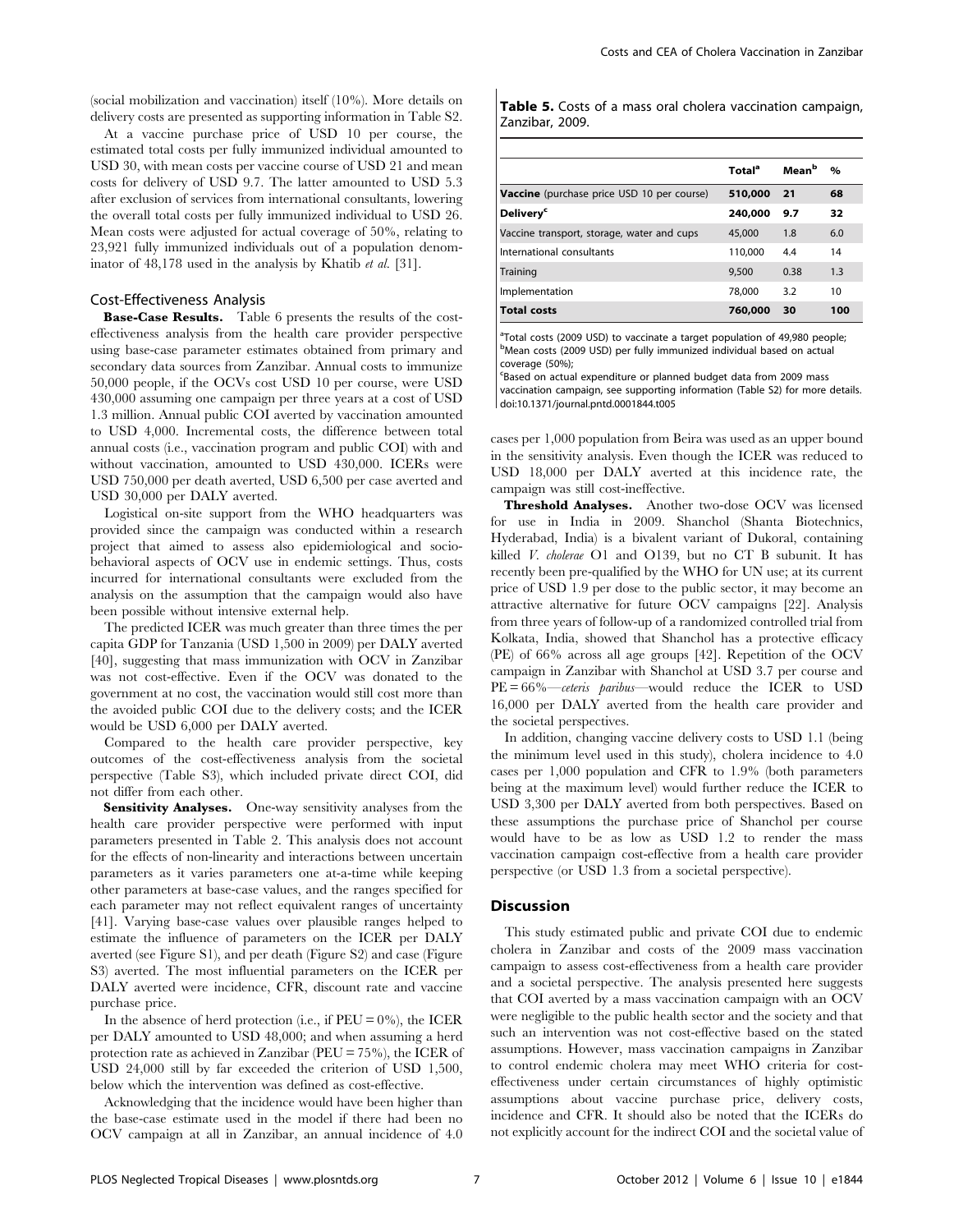Table 6. Key outcomes from model of mass oral cholera vaccination (health care provider perspective) in Zanzibar, 2009.

|                                                                  | <b>No vaccination</b> | Vaccination | <b>Difference</b> |
|------------------------------------------------------------------|-----------------------|-------------|-------------------|
| <b>Effects</b>                                                   |                       |             |                   |
| Annual number of cases                                           | 110                   | 41          | 69                |
| Annual number of deaths                                          | 0.92                  | 0.35        | 0.57              |
| Annual number of YLD averted                                     |                       |             | 0.09              |
| Annual number of YLL averted                                     |                       |             | 14                |
| Annual number of DALY averted                                    |                       |             | 14                |
| Total number of DALY averted over duration of protection         |                       |             | 40                |
| Costs of outcome indicators, 2009 USD                            |                       |             |                   |
| Annual costs of vaccination program <sup>a</sup>                 | $\Omega$              | 430,000     | $-430,000$        |
| Annual public costs of illness                                   | 6,500                 | 2,500       | 4,000             |
| Annual costs of treatment and vaccination program                | 6,500                 | 440,000     | $-430,000$        |
| Costs per death averted with vaccine                             |                       | 760,000     |                   |
| Costs per case averted with vaccine                              |                       | 6,600       |                   |
| Costs per DALY averted with vaccine                              |                       | 31,000      |                   |
| Incremental costs and cost-effectiveness ratios (ICER), 2009 USD |                       |             |                   |
| Incremental costs <sup>b</sup>                                   |                       |             | 430,000           |
| ICER (death): Incremental costs/death averted                    |                       |             | 750,000           |
| ICER (case): Incremental costs/case averted                      |                       |             | 6,500             |
| ICER (DALY): Incremental costs/DALY averted                      |                       |             | 30,000            |

Base-case results from population of 50,000, with 3% annual discounting of effects.

a Costs for international consultants excluded;

<sup>b</sup>Costs of vaccination program minus public COI averted by vaccination (cost savings);

YLD: Years of life lived with disability, YLL: Years of life lost, DALY: Disability-adjusted life-year, ICER: Incremental cost-effectiveness ratio.

doi:10.1371/journal.pntd.0001844.t006

prevented premature deaths, which are implicitly captured in the effectiveness in terms of averted DALYs.

Private costs were higher than in Beira, Mozambique [13], where Dukoral had also been used in a mass campaign in endemic settings. Although mean public and private COI of USD 104 per episode were higher than the USD 47 for hospitalized cases in Beira, the mass vaccination campaign was not cost-effective in Zanzibar.

Relative costs for the vaccine and for delivery were comparable to findings from two campaigns in Vietnam with the bivalent Vietnamese OCV where this ratio was 25 vs. 75% in 1997 [43] and 21 vs. 79% in 1998 [12], respectively. However, due to the high vaccine purchase price, mean costs per fully immunized individual of USD 21 were much higher than previously reported costs of USD 0.5 to 10 from Sudanese refugee settlements in northern Uganda (1997) [44] and of USD 2.1 from Beira, Mozambique (2003), where the vaccine was provided free of charge [14].

Mean costs for delivery of USD 5.3 (after exclusion of costs related to international consultants) tended to be more in the range of previous campaigns in other regions; costs in the Zanzibar campaign were between the USD 3.3 reported for Darfur, Sudan (2004) [45], and the USD 8.6 reported for the mass immunization campaign in post-tsunami Aceh, Indonesia (2005) [46].

ICERs were well above any results reported for previous cholera mass vaccination campaigns [15,29,47–50]. The main reason why mass vaccination with Dukoral was cost-ineffective in Zanzibar may be due to using an expensive OCV in a relatively low incidence setting. Another reason may be that the present model used local data on costs of immunization. Other cost-effectiveness models that were not based on locally available data generally

assumed much lower immunization costs, using (subsidized) vaccine prices of  $\sim$ USD 1 and delivery costs of  $\sim$ USD 1 per course; this made them propose that vaccination is economically more viable than standard treatment [15].

Also noteworthy in contrast to Jeuland et al. [15] is the finding that the inclusion of indirect effects in the model did not make the intervention cost-effective. The ICERs per DALY averted for both the base-case and the maximum estimate for herd protection were well above the WHO criterion for cost-effectiveness.

#### Limitations

This study has several limitations. First, due to limited data availability, this cost-effectiveness analysis assessed the value for money of a population-wide OCV campaign and not of a targeted approach for high-risk or specific age groups, which might make the intervention cost-effective as shown by Jeuland et al. for schoolbased programs in Kolkata and Beira [15]. However, threshold analyses using Shanchol indicated that scenarios targeting highrisk groups may become cost-effective in Zanzibar if the OCV was procured at a price below USD 1.3, a level acceptable by many public health policy makers in Asia [36].

Second, it may be argued that the assumption of a preference for health facilities during a cholera outbreak may not necessarily reflect actual behavior as patients could also be negatively influenced by accessibility problems. Local observation and informal interviews, however, support this assumption, and the dense primary health care system reduces transport issues (according to the 2004/5 household budget survey, mean distance to a health care center in the urban and rural area was 0.4 and 1.7 km, respectively [17]) and because treatment for diarrhea is free.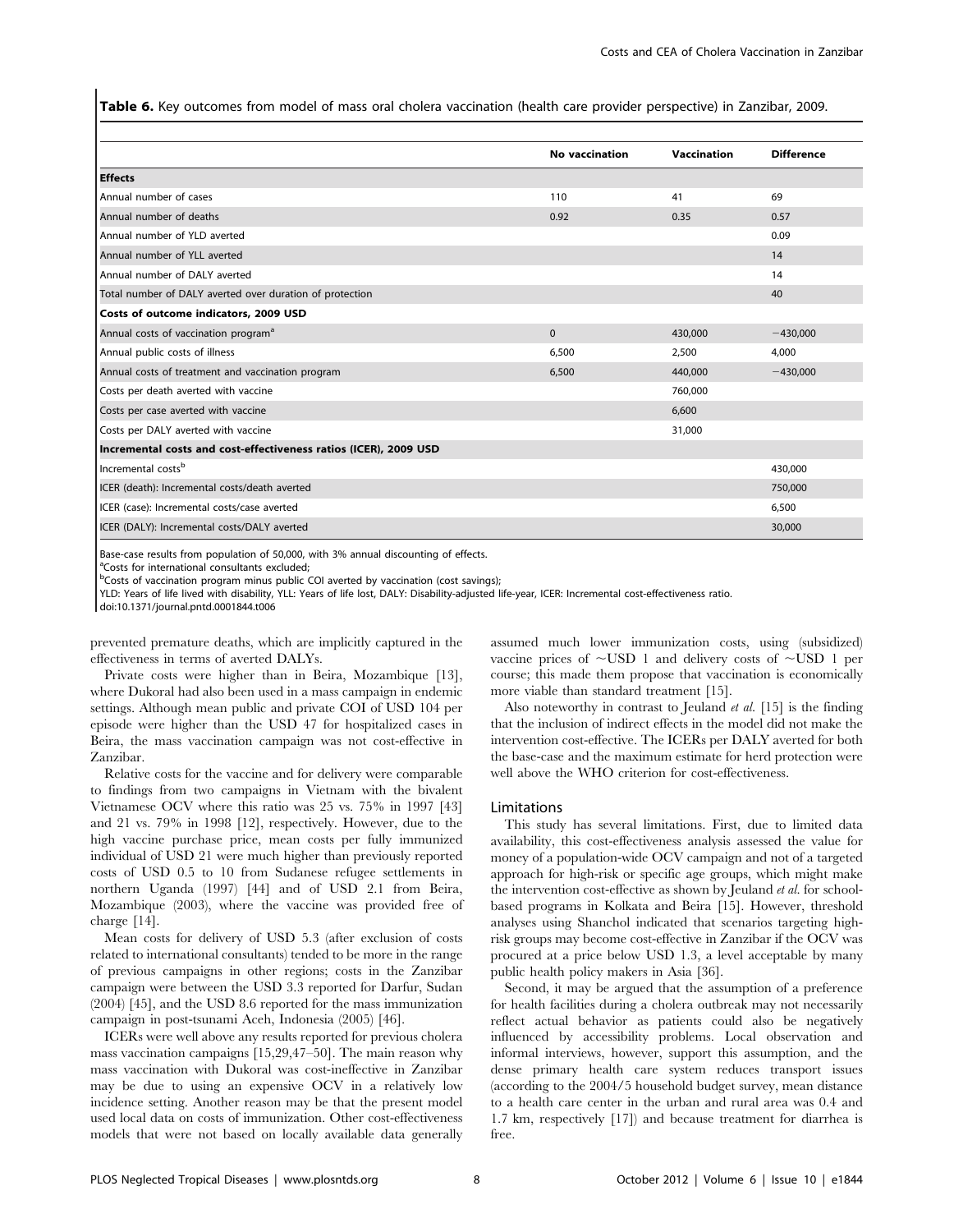Third, non-diarrhea patients were usually not treated or admitted by their local public health care facility during the time it operated as a CTC. People seeking treatment for non-diarrheal diseases (e.g., for malaria) during an ongoing cholera outbreak will have to bear extra direct and indirect costs related to additional travel or potential serious complications due to delayed treatment. These additional costs have not been included in the costeffectiveness analysis due to a lack of relevant data; future studies in the area are advised to collect estimates on the costs of patients who are not able to get treatment at their usual center to assess the relevance of this 'crowding out' effect on cost-effectiveness.

Fourth, the ICER might have been overestimated because waning has not been included in the estimate for PE. Jeuland et al. have adjusted their estimate in year 3 down by 17% [15]. However, since this represents a limited effect, and since sensitivity analysis included a minimum PE of 47%, omission of waning as input parameter in the model is likely to have only a limited effect.

Fifth, threshold analysis for Shanchol did not consider potential savings due to the probably easier and faster administration of this new vaccine by oral syringe; this may have resulted in more favorable cost-effectiveness, but any beneficial effect will likely be limited because delivery costs influenced the ICER only to a small extent.

Sixth, even though uncertainty in input parameters was considered in one-way sensitivity analyses, no full probabilistic uncertainty and sensitivity analysis was conducted which would provide a more complete picture of the distribution of possible outcomes and may find that some combinations of assumptions lead to greater cost-effectiveness than identified in the one-way sensitivity analysis [38].

Finally, a cost-benefit analysis may provide more useful information to local policy makers than a cost-effectiveness analysis because it explicitly characterizes the monetary value of prevented disease. However, willingness-to-pay data were not available for Zanzibar and contingent valuation exercises were beyond the scope of this study. Also, since campaign coverage with the free OCV in Zanzibar was merely 50% overall [31] and the community demanded a free vaccine [51], not making the OCV available for free in future campaigns would further jeopardize vaccine effectiveness and thus make such a program even less economical.

#### Conclusions

The analysis presented here suggests that costs averted by a mass vaccination campaign with an OCV in endemic areas of Zanzibar were negligible when compared to standard treatment in decentralized cholera treatment centers. Mass vaccination was not cost-effective based on empirical data and the stated assumptions, mainly due to the relatively high purchase price and the relatively low cholera incidence in Zanzibar. However, mass vaccination campaigns in Zanzibar for endemic cholera control may meet WHO criteria for cost-effectiveness under certain circumstances, especially in high-incidence areas and when OCV prices are reduced to levels below USD 1.3.

#### Supporting Information

Figure S1 One-way sensitivity analysis of the influence of key parameters on ICER in 2009 USD per DALY averted from model of mass oral cholera vaccination (health care provider perspective) in Zanzibar, 2009. Tornado diagram presents parameters that were varied over their plausible ranges, as shown in brackets. Vertical line indicates basecase ICER of USD 30,000 per DALY averted. ICER: Incremental cost-effectiveness ratio, DALY: Disability-adjusted life-year. (PDF)

Figure S2 One-way sensitivity analysis of the influence of key parameters on ICER in 2009 USD per death averted from model of mass oral cholera vaccination (health care provider perspective) in Zanzibar, 2009. Tornado diagram presents parameters that were varied over their plausible ranges, as shown in brackets. Vertical line indicates basecase ICER of USD 750,000 per death averted. ICER: Incremental cost-effectiveness ratio.

(PDF)

Figure S3 One-way sensitivity analysis of the influence of key parameters on ICER in 2009 USD per case averted from model of mass oral cholera vaccination (health care provider perspective) in Zanzibar, 2009. Tornado diagram presents parameters that were varied over their plausible ranges, as shown in brackets. Vertical line indicates base-case ICER of USD 6,500 per case averted. ICER: Incremental costeffectiveness ratio.

(PDF)

Table S1 Public variable costs of illness for cholera, Zanzibar, 2009.

(PDF)

Table S2 Delivery costs for a mass oral cholera vaccination campaign, Zanzibar, 2009. (PDF)

Table S3 Key outcomes from model of mass oral cholera vaccination (societal perspective) in Zanzibar, 2009. Base-case results from population of 50,000, with 3% annual discounting of effects. (PDF)

#### Acknowledgments

We are grateful to the patients and caregivers in Pemba, who readily consented to being interviewed. We appreciate the hard work and commitment of Saleh J. Mohammed and Jamila K. Ali, who conducted these interviews. Thanks go also to the Zonal Medical Officers of Unguja (Dr. Fadhil M. Abdallah) and Pemba (Dr. Mkasha H. Mkasha), to the District Health Management Teams of Wete and Micheweni, and to the staff from Micheweni Hospital and Chumbuni and Kiuyu Minungwini Primary Health Care Units for providing cholera treatment cost data. We acknowledge support and access to unit cost data from Dr. Bou Peters (Danida) and Kai Straehler-Pohl and Moritz Piatti (MoH consultants). We are indebted to Valérie Perroud, Dr. Frédérique Marodon and Abdul A. Saleh, who were crucial in providing mass vaccination campaign cost data. Ramadhan Hashim, Benedikt N. Ley and Dr. Kamala Thriemer from the International Vaccine Institute are also acknowledged for their help during this study.

The authors alone are responsible for the views expressed in this publication and they do not necessarily represent the decisions, policy or views of the World Health Organization.

## Author Contributions

Conceived and designed the experiments: CS MGW SMA CLC AMK RH. Analyzed the data: CS RJDT RH. Contributed reagents/materials/ analysis tools: RR. Wrote the paper: CS RH. Collected data: CS. Facilitated data collection: SMA AMK RR. Revised the manuscript: RJDT. Final approval of the manuscript: CS MGW SMA CLC AMK RR RJDT RH.